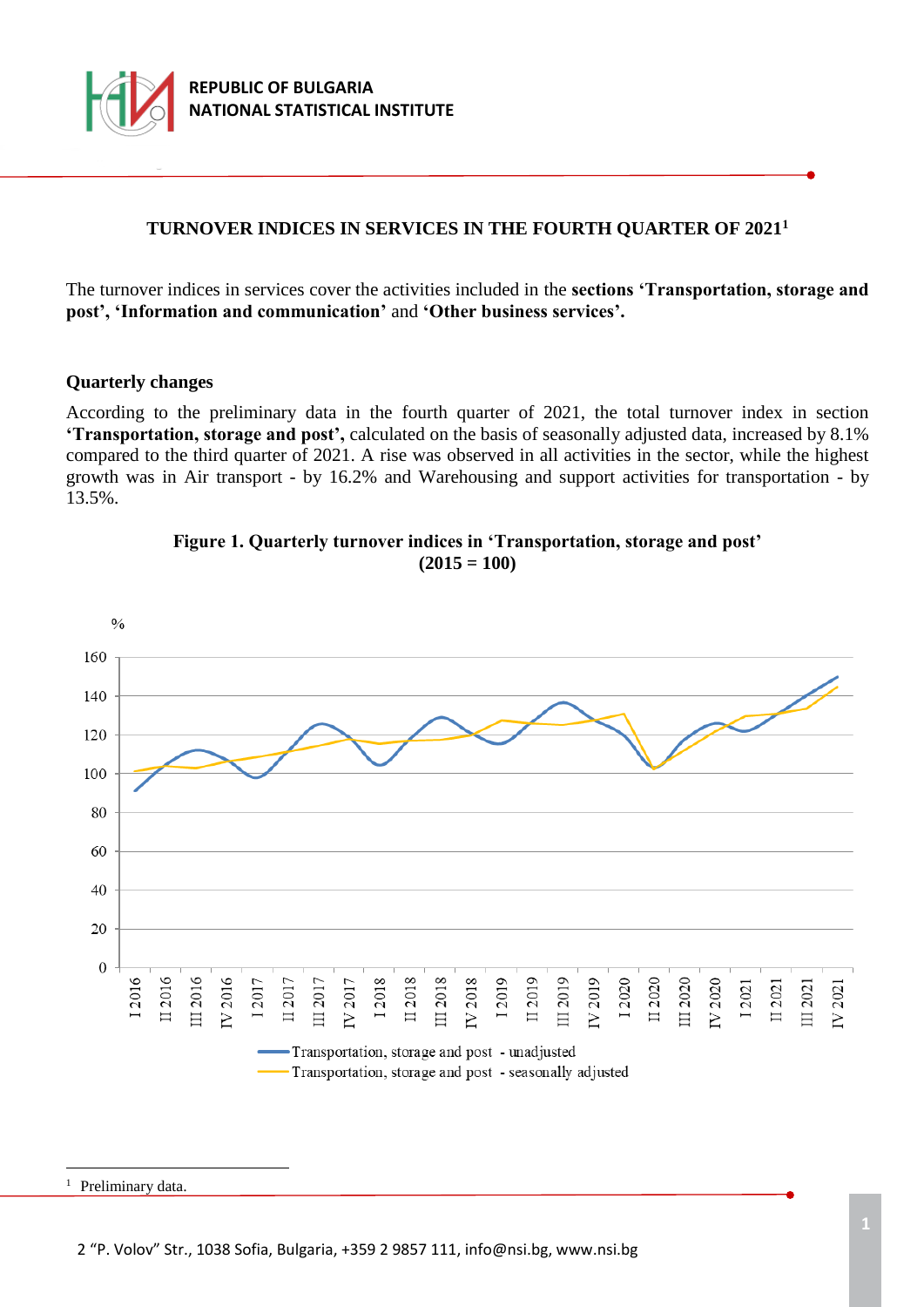

The total turnover index for the section **'Information and communication'** increased by 0.1% compared to the third quarter of 2021. The largest increase was observed in Publishing activities (7.5%). A decrease was registered in Motion picture, video and TV programme production, music publishing activities (6.2%).



**Figure 2. Changes of turnover indices in 'Information and communication' compared to the previous quarter (Seasonally adjusted)**

In **'Other business services'** the highest rise in comparison with the previous quarter was registered in Employment activities - by 19.1%, while the highest decrease was seen in Security and investigation activities - by 3.1%.

#### **Annual changes**

During the fourth quarter of 2021, the total turnover index, calendar adjusted, in the section **'Transportation, storage and post'** increased by 18.9% compared to the same quarter of 2020. The largest growth was observed in Air transport - by 62.2% and Warehousing and support activities for transportation - by 36.8%.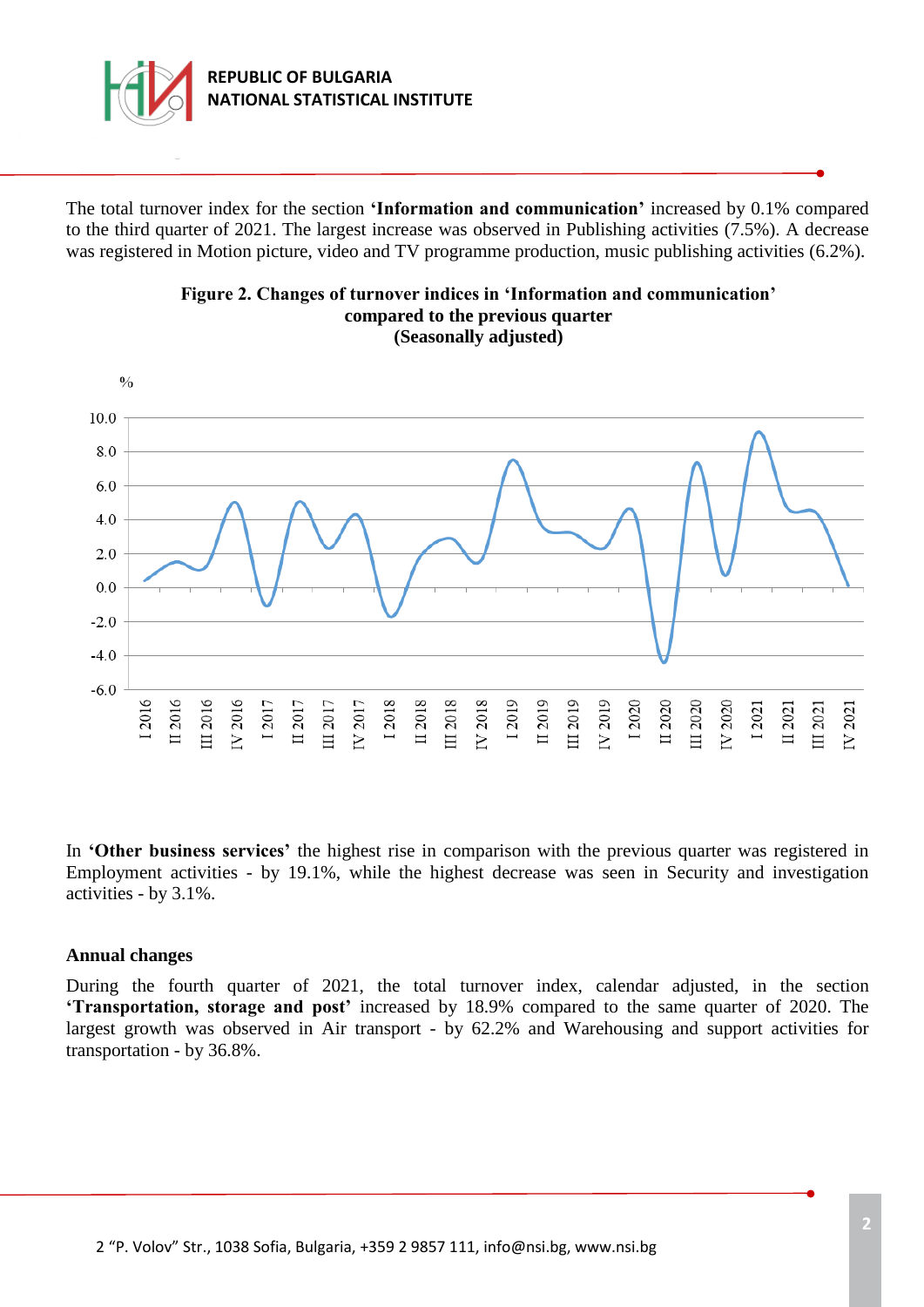

## **REPUBLIC OF BULGARIA NATIONAL STATISTICAL INSTITUTE**

The total calendar adjusted turnover index in the section **'Information and communication'** rose by 18.2% compared to the fourth quarter of 2020. The most significant growth was seen in Publishing activities - by 53.7% and Motion picture, video and TV programme production, music publishing activities - by 53.2%.



#### **Figure 3. Changes of the turnover index in 'Information and communication' compared to the same quarter of the previous year (Calendar adjusted)**

In **'Other business services'** the largest growth compared to the fourth quarter of 2020 was observed in Travel agency, tour operator and other reservation service and related activities - by 130.8%, while the decrease was seen only in Security and investigation activities - by 3.5%.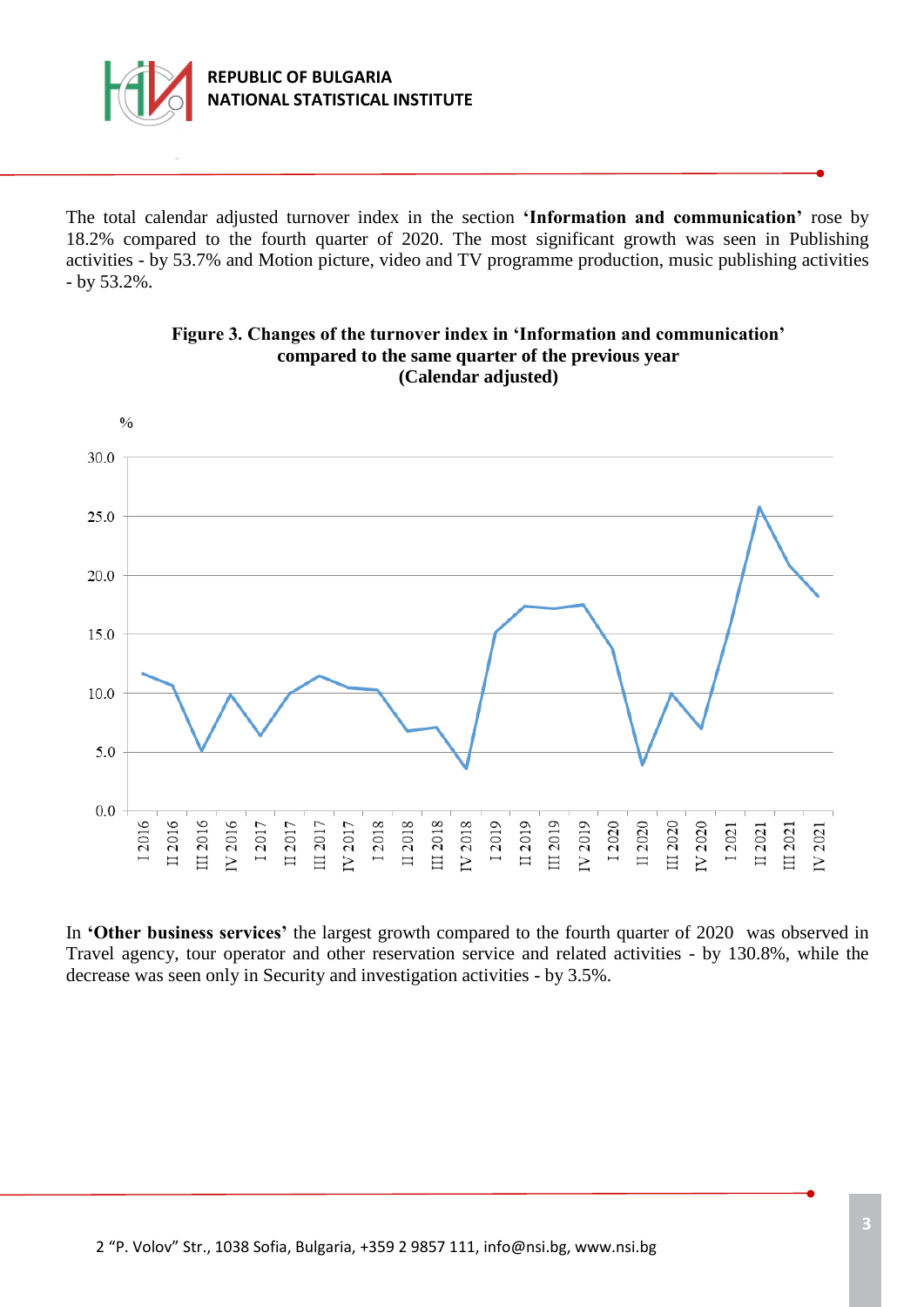

#### **Methodological notes**

Seasonal adjustment is a statistical method, which eliminates the seasonal component of time series and it is particularly suitable for long-term comparisons and analysis of the data.

Calendar adjustment is an adjustment for variations caused by calendar effects, different number of calendar and working days in the months, national holidays and outliers.

More methodological information on the quarterly survey and data for the period 2019 - 2021 can be found on the NSI website in the section Business statistics: [http://www.nsi.bg/en/content/6874/quarterly-data.](http://www.nsi.bg/en/content/6874/quarterly-data)

The time series have been recalculated according to the new base year and they can be downloaded from the INFOSTAT information system: [https://infostat.nsi.bg/infostat/pages/module.jsf?x\\_2=217.](https://infostat.nsi.bg/infostat/pages/module.jsf?x_2=217)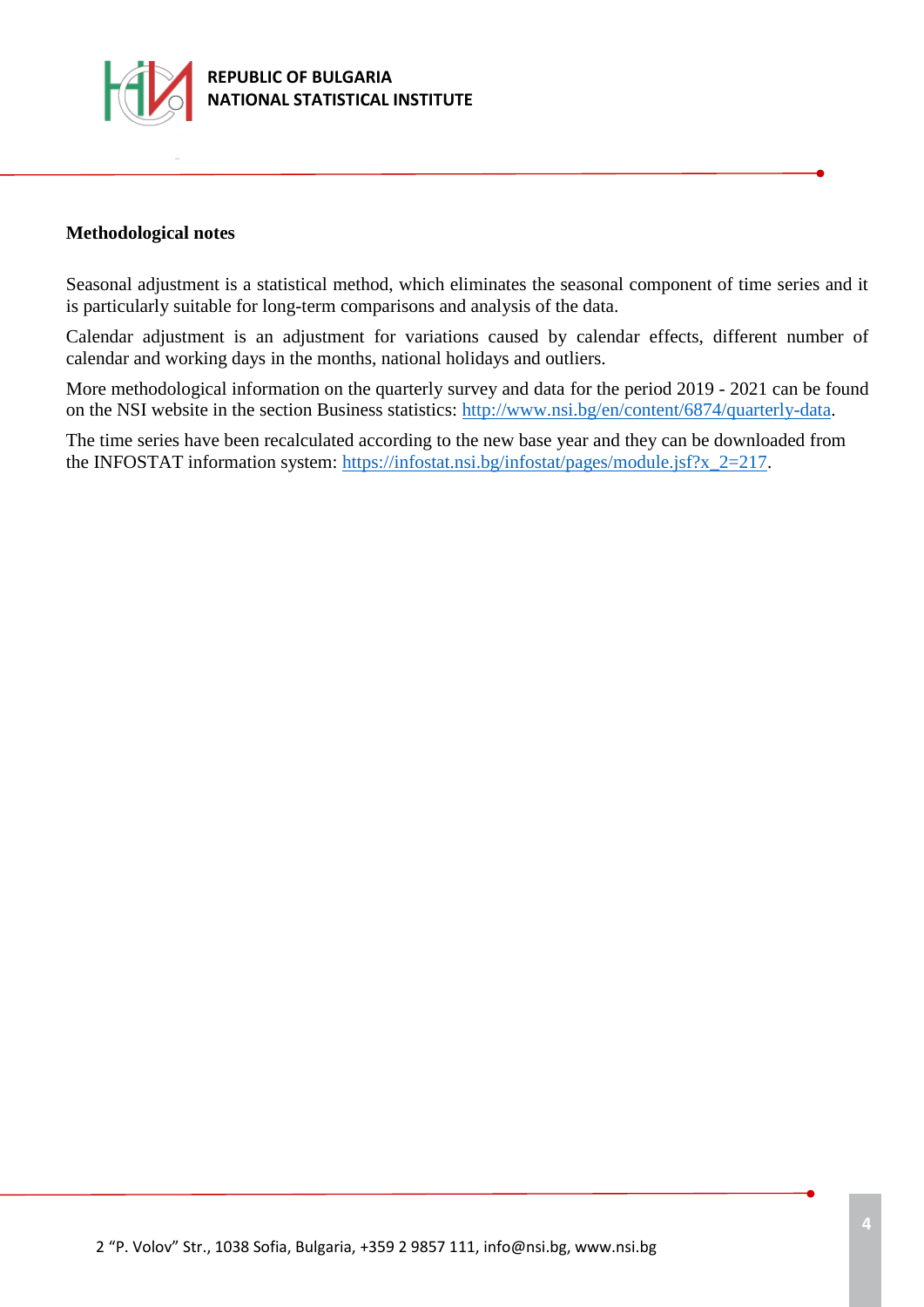

## **REPUBLIC OF BULGARIA NATIONAL STATISTICAL INSTITUTE**

#### **Annex**

#### **Table 1**

# **Changes of turnover indices in services<sup>1</sup> (Compared to the previous quarter)**

(Per cent)

| <b>Economic activities</b>                                                           | <b>Eurostat</b><br>code | Quarter of 2020 |              |               |         | Quarter of 2021 |              |      |            |
|--------------------------------------------------------------------------------------|-------------------------|-----------------|--------------|---------------|---------|-----------------|--------------|------|------------|
|                                                                                      |                         | I               | $\mathbf{I}$ | III           | IV      | I               | $\mathbf{I}$ | III  | ${\bf IV}$ |
| Transportation, storage and post - total                                             | $\mathbf H$             | $-0.4$          | $-22.0$      | 9.9           | 8.7     | 5.9             | 0.9          | 2.2  | 8.1        |
| Land transport                                                                       | H <sub>49</sub>         | 0.9             | $-18.9$      | 13.6          | 7.6     | 2.4             | 0.4          | 1.5  | 5.4        |
| Water transport                                                                      | H <sub>50</sub>         | $-19.7$         | $-7.2$       | 2.3           | $-1.5$  | 7.1             | 11.4         | 11.4 | 0.1        |
| Air transport                                                                        | H51                     | $-1.9$          | $-66.0$      | $-21.0$       | 4.5     | 14.9            | 17.0         | 3.9  | 16.2       |
| Warehousing and support activities for transportation                                | H <sub>52</sub>         | $-2.1$          | $-27.0$      | 5.7           | 13.5    | 13.7            | 1.3          | 2.9  | 13.5       |
| Postal and courier activities                                                        | H <sub>53</sub>         | $-2.1$          | 8.4          | 2.6           | 3.7     | 8.5             | $-1.7$       | 3.4  | 8.3        |
| Information and communication                                                        | J                       | $-3.4$          | $-3.8$       | 8.0           | 1.3     | 9.1             | 4.7          | 4.3  | 0.1        |
| Publishing activities                                                                | J58                     | $-2.7$          | $-12.4$      | 19.1          | $-10.8$ | 4.3             | 10.7         | 27.9 | 7.5        |
| Motion picture, video and TV programme production,<br>music publishing activities    | J59                     | $-7.9$          | $-50.8$      | 36.6          | 4.2     | 35.2            | $-3.5$       | 27.9 | $-6.2$     |
| Programming and broadcasting activities                                              | J60                     | $-4.1$          | $-19.7$      | 30.6          | 1.5     | 5.1             | 0.1          | 1.9  | 2.7        |
| Telecommunications                                                                   | J61                     | 8.4             | $-0.2$       | 10.6          | 0.5     | $-1.8$          | 5.0          | 1.8  | 0.3        |
| Computer programming, consultancy and related<br>activities                          | J62                     | $-6.7$          | $-2.4$       | 4.2           | 1.6     | 15.9            | 4.5          | 2.6  | $-0.3$     |
| Information service activities                                                       | J63                     | $-16.9$         | 4.6          | 5.1           | 5.8     | 1.6             | 8.8          | 11.6 | 0.0        |
| <b>Other business services</b>                                                       |                         |                 |              |               |         |                 |              |      |            |
| Legal, accounting and management consultancy<br>activities                           | M69 702                 | $-7.1$          | $-6.0$       | 2.3           | $-4.8$  | 1.2             | 12.2         | 12.2 | 0.5        |
| Architectural and engineering activities; technical<br>testing and analysis          | M71                     | $-9.6$          | $-1.1$       | $-1.2$        | 5.3     | 10.2            | 11.7         | 11.2 | 7.0        |
| Advertising and market research                                                      | M73                     | 5.4             | $-24.4$      | 25.7          | $-1.2$  | $-3.0$          | 16.2         | 12.1 | $-1.6$     |
| Other professional, scientific and technical activities                              | M74                     | $-9.8$          | $-9.4$       | 3.1           | 2.4     | 12.3            | 5.6          | 5.5  | $-2.5$     |
| <b>Employment activities</b>                                                         | N78                     | $-19.6$         | $-7.3$       | 3.9           | 11.5    | 7.2             | 1.4          | 7.1  | 19.1       |
| Travel agency, tour operator and other reservation<br>service and related activities | N79                     | $-17.2$         |              | $-74.4$ 127.0 | $-45.8$ | 49.2            | 18.6         | 32.3 | 5.4        |
| Security and investigation activities                                                | N80                     | 1.4             | 0.7          | $-0.2$        | 2.9     | 0.4             | $-0.3$       | 1.1  | $-3.1$     |
| Cleaning activities                                                                  | N812                    | $-3.9$          | $-5.9$       | $-0.1$        | 0.5     | $-0.6$          | 11.7         | 6.9  | 7.2        |
| Office administrative, office support and other business<br>support activities       | N82                     | 3.6             | $-1.6$       | 1.8           | 1.4     | 1.4             | 11.3         | 7.4  | 4.2        |

<sup>1</sup> Seasonally adjusted.

L,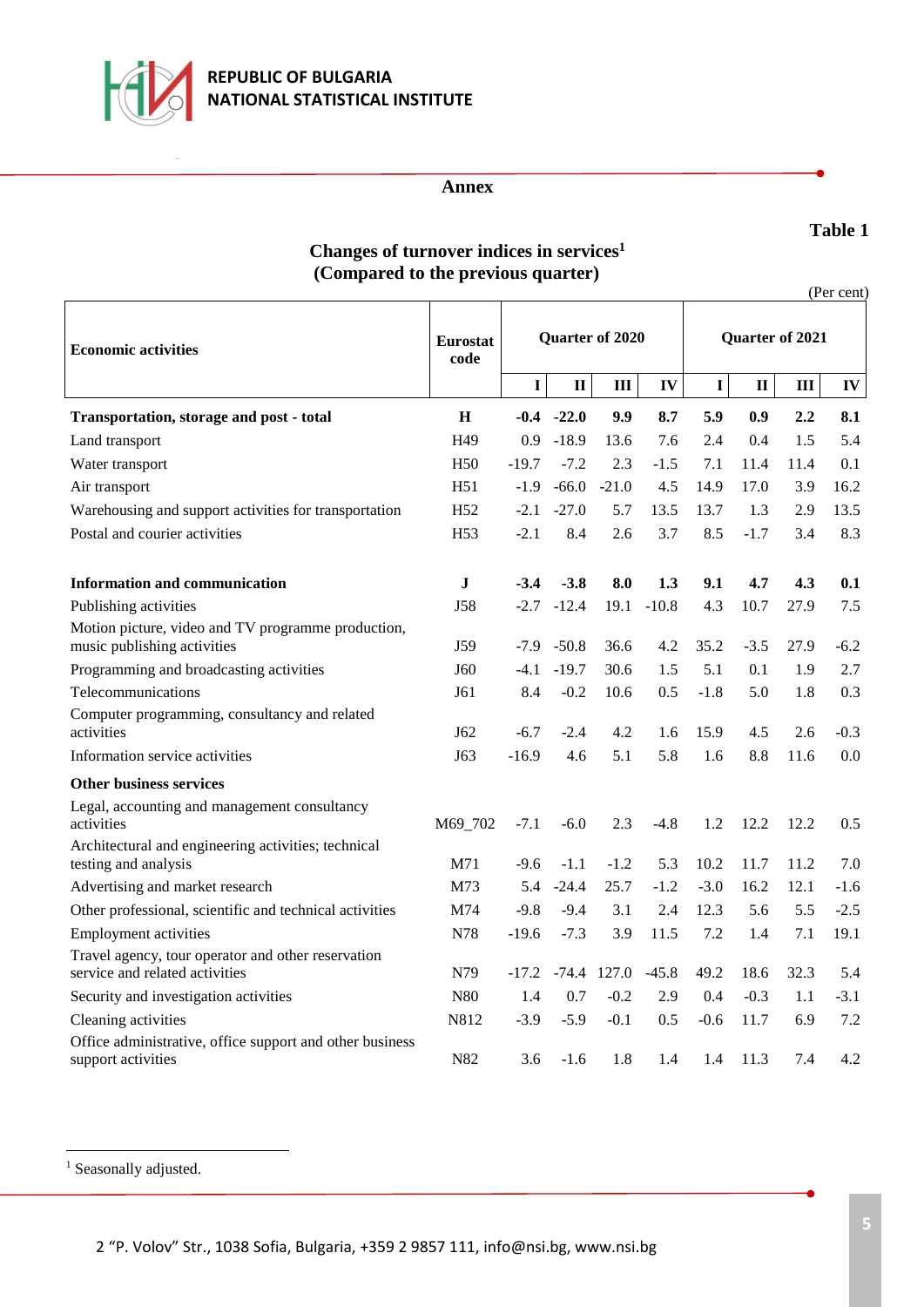

## **Table 2**

# **Changes of turnover indices in services<sup>1</sup> (Compared to the same quarter of the previous year)**

|                                                                                      |                         |                 |              |                         |               |                 |              |       | (Per cent) |  |  |  |  |
|--------------------------------------------------------------------------------------|-------------------------|-----------------|--------------|-------------------------|---------------|-----------------|--------------|-------|------------|--|--|--|--|
| <b>Economic activities</b>                                                           | <b>Eurostat</b><br>code | Quarter of 2020 |              |                         |               | Quarter of 2021 |              |       |            |  |  |  |  |
|                                                                                      |                         | $\mathbf I$     | $\mathbf{I}$ | Ш                       | IV            | I               | $\mathbf{I}$ | III   | IV         |  |  |  |  |
| <b>Transportation, storage and post - total</b>                                      | $\bf H$                 | $-0.5$          | $-21.7$      | $-17.1$                 | $-5.4$        | 1.9             | 26.4         | 19.3  | 18.9       |  |  |  |  |
| Land transport                                                                       | H <sub>49</sub>         | $-0.3$          | $-17.6$      | $-6.0$                  | 0.2           | 1.6             | 24.4         | 11.9  | 10.9       |  |  |  |  |
| Water transport                                                                      | H <sub>50</sub>         | $-6.4$          | $-43.8$      | $-35.8$                 | $-27.3$       | 7.5             | 41.1         | 33.9  | 25.3       |  |  |  |  |
| Air transport                                                                        | H51                     | 1.4             |              | $-64.4$ $-75.3$         | $-58.0$       | $-25.9$         | $-1.8$       | 63.5  | 62.2       |  |  |  |  |
| Warehousing and support activities for transportation                                | H <sub>52</sub>         | $-2.5$          |              | $-28.2 -24.5$           | $-14.4$       | $-0.1$          | 37.5         | 33.5  | 36.8       |  |  |  |  |
| Postal and courier activities                                                        | H <sub>53</sub>         | 9.0             | 17.8         | 15.7                    | 12.7          | 25.3            | 12.7         | 14.2  | 20.5       |  |  |  |  |
| <b>Information and communication</b>                                                 | ${\bf J}$               | 9.1             | $-2.1$       | 3.6                     | 0.4           | 15.8            | 25.8         | 20.9  | 18.2       |  |  |  |  |
| Publishing activities                                                                | <b>J58</b>              | 2.9             | $-22.3$      | $-2.4$                  | $-10.0$       | $-2.6$          | 26.4         | 46.9  | 53.7       |  |  |  |  |
| Motion picture, video and TV programme production,<br>music publishing activities    | J59                     | $-2.3$          | $-55.6$      | $-46.8$                 | $-36.7$       | $-4.5$          | 81.1         | 82.1  | 53.2       |  |  |  |  |
| Programming and broadcasting activities                                              | J60                     | 1.5             | $-17.4$      | 2.3                     | 0.8           | 14.2            | 38.1         | 8.9   | 11.0       |  |  |  |  |
| Telecommunications                                                                   | J61                     | 7.1             | 5.9          | 18.1                    | 20.2          | 8.9             | 14.9         | 5.3   | 4.9        |  |  |  |  |
| Computer programming, consultancy and related<br>activities                          | J62                     | 14.1            | $-0.6$       | 1.0                     | $-4.3$        | 21.3            | 29.4         | 26.0  | 21.9       |  |  |  |  |
| Information service activities                                                       | J63                     | $-4.7$          | 1.5          | $-4.3$                  | $-3.0$        | 18.0            | 24.1         | 32.4  | 22.6       |  |  |  |  |
| <b>Other business services</b>                                                       |                         |                 |              |                         |               |                 |              |       |            |  |  |  |  |
| Legal, accounting and management consultancy<br>activities                           | M69_702 -11.5 -23.3     |                 |              |                         | $-7.1 - 15.9$ | $-5.1$          | 29.2         | 27.7  | 18.5       |  |  |  |  |
| Architectural and engineering activities; technical<br>testing and analysis          | M71                     | $-7.9$          |              | $-18.7 -25.2$           | $-9.8$        | 27.9            | 43.0         | 48.3  | 40.7       |  |  |  |  |
| Advertising and market research                                                      | M73                     | 14.0            | $-20.7$      | 1.1                     | $-3.4$        | $-7.7$          | 53.0         | 30.6  | 22.6       |  |  |  |  |
| Other professional, scientific and technical activities                              | M74                     | $-13.9$         |              | $-29.5 -16.0$           | $-13.7$       | 7.5             | 25.5         | 28.6  | 22.1       |  |  |  |  |
| <b>Employment activities</b>                                                         | N78                     | $-14.9$         |              | $-20.0$ $-19.3$ $-13.7$ |               | 15.1            | 25.9         | 29.8  | 38.7       |  |  |  |  |
| Travel agency, tour operator and other reservation<br>service and related activities | N79                     | $-23.9$         | $-94.5$      | $-69.6$                 | $-72.6$       | $-53.7$         | 576.9        | 158.6 | 130.8      |  |  |  |  |
| Security and investigation activities                                                | N80                     | 6.4             | 3.6          | $-1.3$                  | 6.0           | 5.1             | 2.1          | 5.3   | $-3.5$     |  |  |  |  |
| Cleaning activities                                                                  | N812                    | 8.5             | $-11.0$      | $-12.1$                 | $-7.7$        | $-4.8$          | 15.4         | 21.9  | 27.9       |  |  |  |  |
| Office administrative, office support and other business<br>support activities       | N82                     | 5.6             | 0.5          | 2.3                     | 6.1           | 1.2             | 21.6         | 25.2  | 31.9       |  |  |  |  |

<sup>1</sup> Calendar adjusted.

L,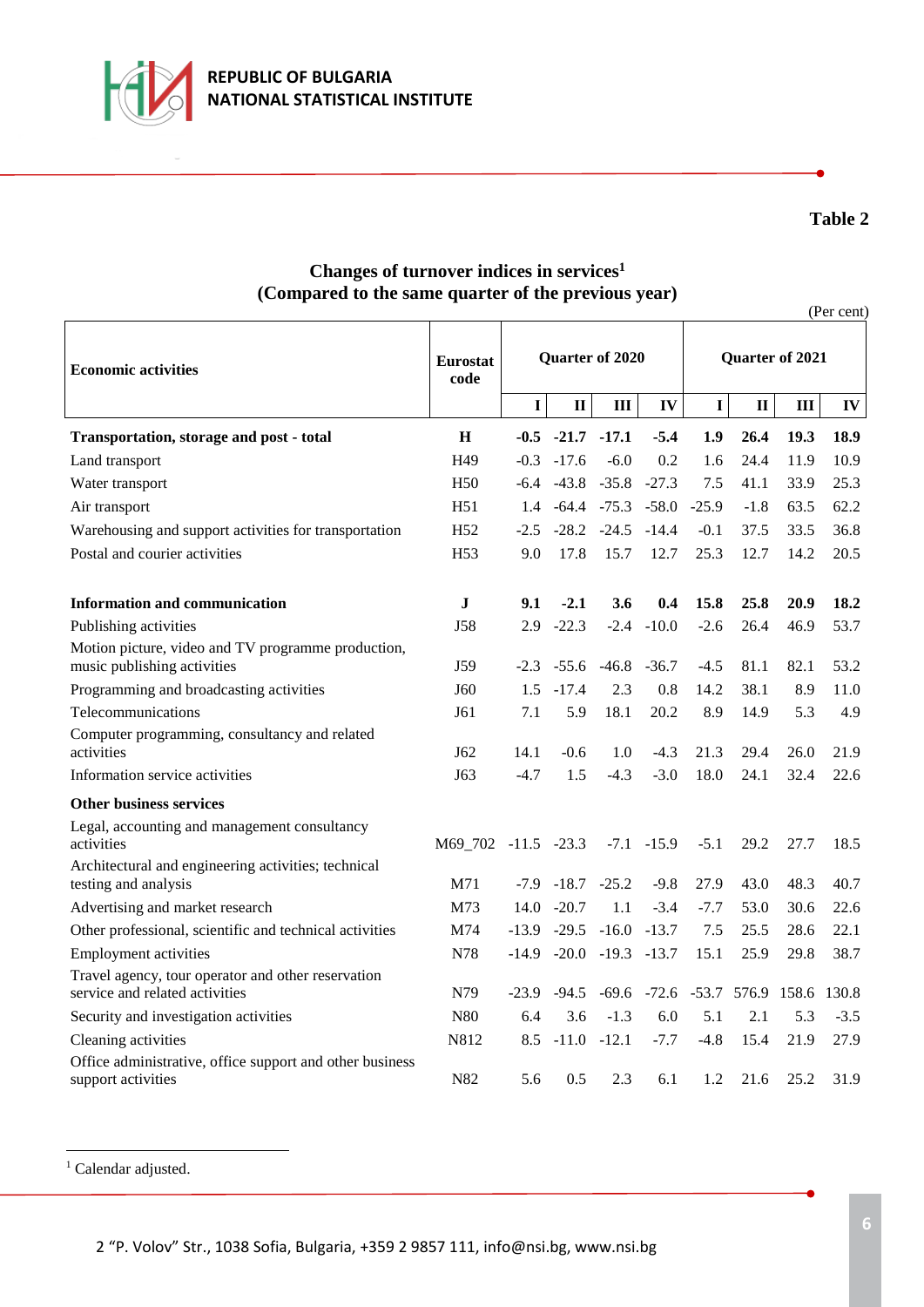

## **Turnover indices in services - seasonally adjusted (2015 = 100)**

| <b>Economic activities</b>                                                           | <b>Eurostat</b><br>code                                 | Quarter of 2020 |              |              |      | Quarter of 2021                     |              |                                                 |           |
|--------------------------------------------------------------------------------------|---------------------------------------------------------|-----------------|--------------|--------------|------|-------------------------------------|--------------|-------------------------------------------------|-----------|
|                                                                                      |                                                         | $\mathbf I$     | $\mathbf{I}$ | $\mathbf{I}$ | IV   | $\mathbf{I}$                        | $\mathbf{I}$ | III                                             | $\bf{IV}$ |
| Transportation, storage and post - total                                             | H                                                       |                 |              |              |      |                                     |              | 131.5 102.6 112.7 122.5 129.8 130.9 133.7 144.5 |           |
| Land transport                                                                       | H <sub>49</sub>                                         | 128.0           | 103.8 117.9  |              |      |                                     |              | 126.9 129.9 130.4 132.4 139.6                   |           |
| Water transport                                                                      | H <sub>50</sub>                                         | 88.7            | 82.3         | 84.2         | 82.9 | 88.8                                | 98.9         | 110.2 110.3                                     |           |
| Air transport                                                                        | H51                                                     | 115.0 39.1      |              | 30.9         | 32.3 | 37.1                                | 43.4         | 45.1                                            | 52.4      |
| Warehousing and support activities for transportation                                | H <sub>52</sub>                                         |                 |              |              |      | 143.6 104.8 110.8 125.8 143.0 144.9 |              | 149.1 169.3                                     |           |
| Postal and courier activities                                                        | H <sub>53</sub>                                         |                 |              |              |      |                                     |              | 142.1 154.0 158.0 163.8 177.7 174.6 180.5 195.4 |           |
| Information and communication                                                        | J                                                       |                 |              |              |      |                                     |              | 160.4 154.3 166.7 168.8 184.2 192.8 201.1 201.2 |           |
| Publishing activities                                                                | <b>J58</b>                                              | 104.2 91.3      |              | 108.7 97.0   |      |                                     |              | 101.2 112.0 143.3 154.0                         |           |
| Motion picture, video and TV programme production,<br>music publishing activities    | J59                                                     | 125.5 61.7      |              | 84.3         | 87.8 |                                     |              | 118.7 114.5 146.5 137.4                         |           |
| Programming and broadcasting activities                                              | J60                                                     |                 |              |              |      |                                     |              | 125.0 100.4 131.1 133.1 139.9 140.0 142.7 146.6 |           |
| Telecommunications                                                                   | J61                                                     |                 |              |              |      |                                     |              | 129.7 129.5 143.2 143.9 141.3 148.4 151.0 151.5 |           |
| Computer programming, consultancy and related<br>activities                          | J <sub>62</sub>                                         |                 |              |              |      |                                     |              | 197.9 193.2 201.4 204.6 237.2 247.9 254.3 253.6 |           |
| Information service activities                                                       | J63                                                     |                 |              |              |      |                                     |              | 166.0 173.6 182.4 193.0 196.1 213.4 238.1 238.2 |           |
| <b>Other business services</b>                                                       |                                                         |                 |              |              |      |                                     |              |                                                 |           |
| Legal, accounting and management consultancy<br>activities                           | M69_702 146.0 137.3 140.5 133.7 135.3 151.8 170.3 171.2 |                 |              |              |      |                                     |              |                                                 |           |
| Architectural and engineering activities; technical<br>testing and analysis          | M71                                                     | 84.7            | 83.8         | 82.8         | 87.2 | 96.1                                |              | 107.3 119.3 127.6                               |           |
| Advertising and market research                                                      | M73                                                     | 117.5 88.8      |              |              |      |                                     |              | 111.6 110.3 107.0 124.3 139.4 137.2             |           |
| Other professional, scientific and technical activities                              | M74                                                     |                 | 145.0 131.3  | 135.4        |      |                                     |              | 138.7 155.8 164.5 173.6 169.3                   |           |
| <b>Employment activities</b>                                                         | N78                                                     | 95.1            | 88.2         | 91.6         |      |                                     |              | 102.1 109.5 111.0 118.9 141.6                   |           |
| Travel agency, tour operator and other reservation<br>service and related activities | N79                                                     | 115.8 29.6      |              | 67.2         | 36.4 | 54.3                                | 64.4         | 85.2                                            | 89.8      |
| Security and investigation activities                                                | N80                                                     |                 |              |              |      |                                     |              | 135.6 136.6 136.3 140.3 140.8 140.4 141.9 137.5 |           |
| Cleaning activities                                                                  | N812                                                    |                 |              |              |      | 136.3 128.2 128.1 128.7 127.9 142.9 |              | 152.7 163.7                                     |           |
| Office administrative, office support and other business<br>support activities       | N82                                                     |                 |              |              |      |                                     |              | 196.1 193.0 196.5 199.2 201.9 224.8 241.4 251.5 |           |